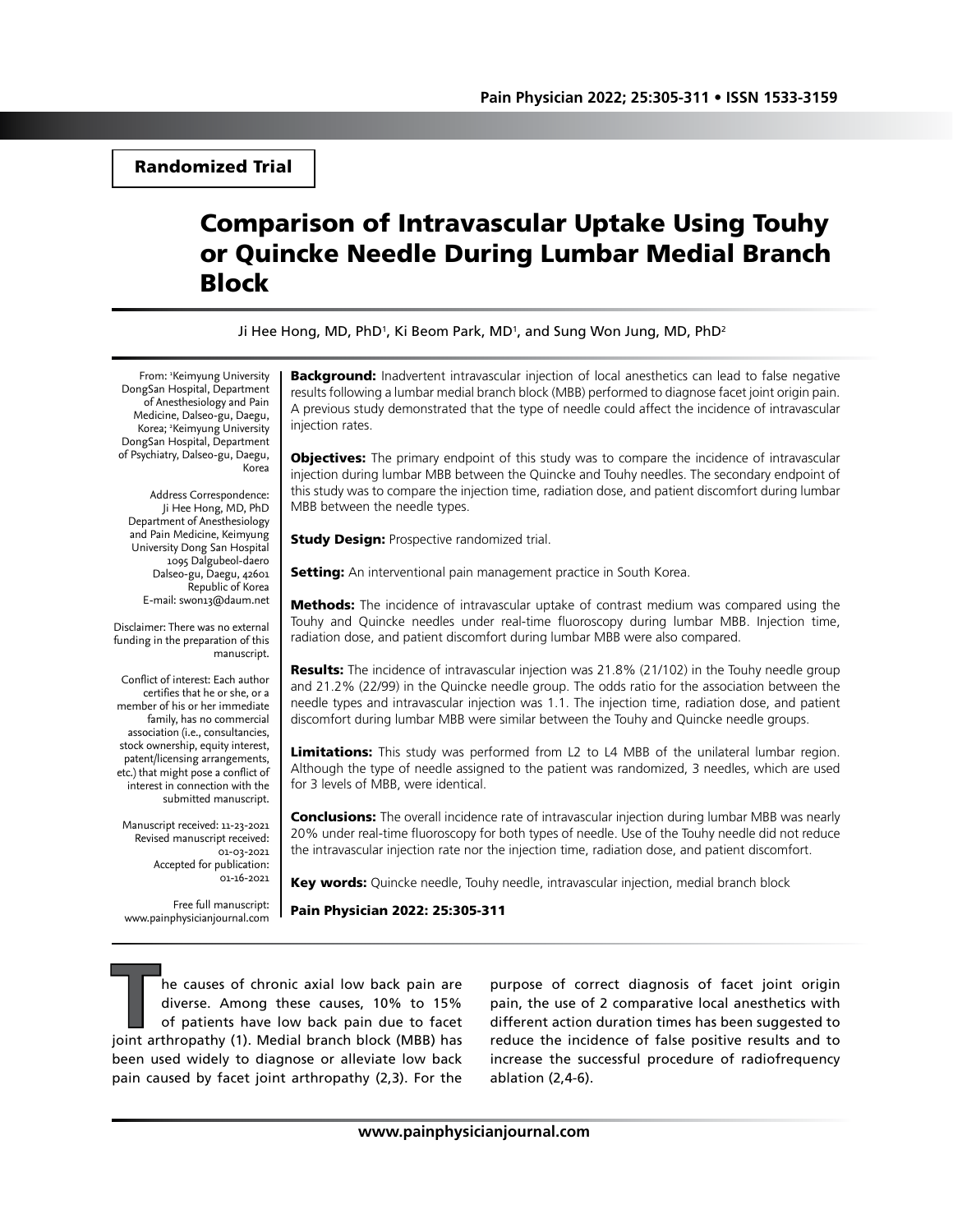Reducing the incidence of false-negative blocks is important to avoid withholding effective treatment from the patient (7). Undetected intravascular (IV) injection of local anesthetics is one of the most common reasons among many possible false-negative results (7,8). During lumbar or cervical MBB, inadvertent IV injection has been reported to range from 3.7% to 13.9% (7,9-11). If physicians only depend on spot fluoroscopic images without real-time contrast injection to confirm IV injection, inadvertent IV injection can be missed during lumbar MBB despite the needle tip being placed in an anatomically correct position (7,10,12,13).

In previous reports (7,14), the use of a blunt needle could reduce the overall incidence of IV injection. A blunt needle could have less risk of penetrating a vessel during needle advancement compared with the beveled-tip Quincke needle. The Touhy needle has been used widely for interlaminar epidural blocks or catheter placement. The distinct shape of the Touhy needle consists of a tip with a curved part on one side and a sharp bevel on the other. A previous report (12) showed that using a Touhy needle during lumbar transforaminal epidural injection could reduce inadvertent IV injection by as much as 4 times compared with the Quincke needle (2.9% vs 12.7%). There is no study that addresses whether a Touhy needle used during lumbar MBB can significantly reduce the incidence of IV injection, as a previous study (12) performed in lumbar transforaminal epidural injection had shown.

The primary endpoint of this study was to compare the incidence of IV injection during lumbar MBB between the Quincke and Touhy needles. The secondary endpoint was to compare the injection time, radiation dose, and patient discomfort during lumbar MBB between the 2 needle types (Table 1).

## **METHODS**

This prospective, open-label, and randomized study was approved by the Institutional Review Board (IRB #2021-07-014) of our institution. The potential benefits and risks of this study were fully explained before patient enrollment, and all patients provided informed consent. We registered this study before patient enrollment at clinical trials.gov (NCT05020509, date of registration: August 19, 2021).

#### Inclusion and Exclusion Criteria

Inclusion criteria were patients with longer than one-month duration of subacute axial low back pain and suspicious for facet joint arthropathy based on a physical examination and magnetic resonance imaging findings. The physical examination suspicious for facet joint arthropathy includes unilateral severe paraspinal tenderness overlying the lumbar facet joints. Five patients declined to participate in this study. Therefore, final included patients were 67 patients between 20 and 79 years of age (August to October, 2021).

Exclusion criteria were patients with coagulopathy, an allergy to local anesthetics or contrast medium, spine deformity, infection at the needle insertion site, or neurological abnormality requiring prompt surgical treatment due to pain aggravation, weakness, hyperreflexia, or bowel or bladder dysfunction.

#### Randomization

For the comparison of 2 types of needles, we used Quincke needles (22-gauge (G), 9 cm, Taechang Industrial Co, Kongju, Korea) and Touhy needles (22 G, 9 cm, Taechang Industrial Co, Kongju, Korea). According to a random number table, which type of needle should be used was determined for each procedure. The random

> numbers were contained in a sealed envelope. A physical assistant, who was not involved in this study, prepared the needle according to a random number before the procedure of lumbar MBB.

> All patients in this study received 3 unilateral levels of MBB from L2 to L4. Three levels of MBB were performed using either the Quincke or the Touhy needle. If MBB should be

|                                      | <b>Quincke Needle Group</b> | <b>Touhy Needle Group</b> | P value |
|--------------------------------------|-----------------------------|---------------------------|---------|
|                                      | $(n = 34)$                  | $(n = 33)$                |         |
| Age, mean (SD)                       | 71.2(7.8)                   | 71.2(9.1)                 | 0.99    |
| Men, $n$ $(\%)$                      | 15(44.1)                    | 14 (42.4)                 | 0.89    |
| Women, n (%)                         | 19(55.9)                    | 19(57.6)                  |         |
| Right, $n$ $(\%)$                    | 20(58.8)                    | 20(60.6)                  | 0.88    |
| Left, $n$ $(\%)$                     | 14(41.2)                    | 13(39.4)                  |         |
| History of Previous Spine Surgery    | 8(23.5)                     | 3(9.1)                    | 0.19    |
| Body Mass Index (kg/m <sup>2</sup> ) | 24.2(3.5)                   | 23.8(4.9)                 | 0.74    |
| <b>Numerical Rating Scale</b>        | 5.1(1.2)                    | 5.0(0.7)                  | 0.72    |
| Pain Duration (mo)                   | 4.3(4.0)                    | 5.2(11.0)                 | 0.64    |

Abbreviation: SD, standard deviation.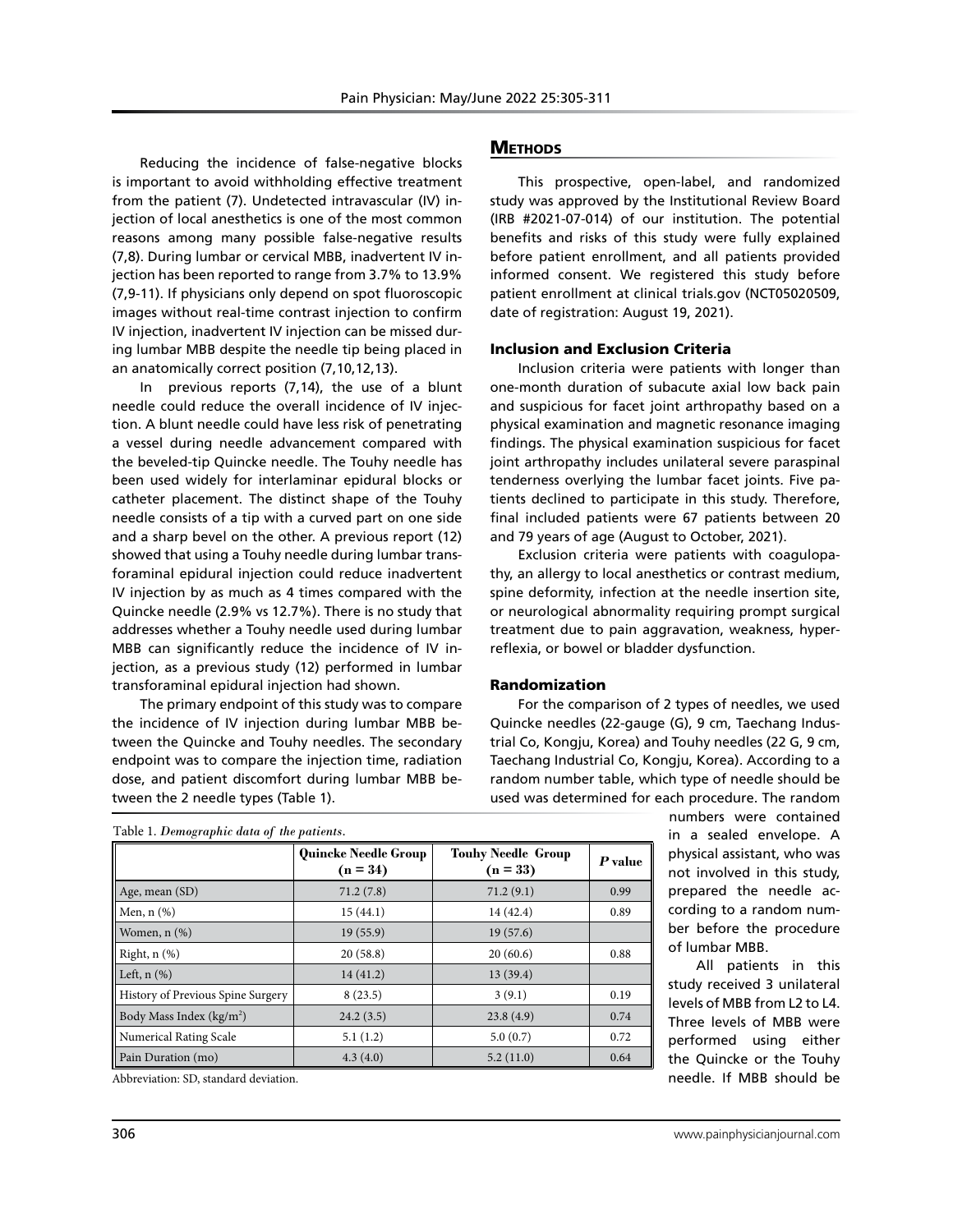performed on both sides of the back, the MBB on only one side using the assigned needle type was included for this study.

#### Medial Branch Block Procedure

All MBBs were performed by a single pain physician who was board certified in pain intervention and fully equipped with fluoroscopically guided spine injections. After positioning the patient in the prone position with a pillow under the abdomen, a sterile drape and skin infiltration with 1% lidocaine were done at the right or left side of the lower back. We rotated the C-arm 20° to 25° over the lumbar spine to visualize clearly the facet joint and junction between the transverse process and the superior articular process. The targeted medial branch level was determined by counting upward from the sacrum. The Quincke or Touhy needle (Fig. 1) was advanced under C-arm guidance using a tunnel view to the junction of the superior articular process and the transverse process (Fig. 2).

When the needle was positioned at the appropriate target level of the medial branch, an aspiration test was performed. In cases of positive blood aspiration, this event was recorded as a positive IV injection. If no blood was aspirated, 1 mL of contrast medium (Bonorex, 300 mg I/ mL, Daehan Medical Co, Korea) was injected slowly under real-time C-arm guidance. If the injected contrast medium demonstrated characteristic fleeting and serpiginous nature under real-time C-arm guidance, this injection was considered to be a positive IV injection. In cases of a positive IV injection, the needle was repositioned until vascular uptake was not observed in fluoroscopic images. Any IV injections appearing after needle repositioning were not included in this study.

## Outcome Measurement

The primary endpoint of this study was the comparison of the incidence of IV injections between the Quincke and Touhy needle groups under real-time Carm guidance. The presence or absence of IV injection during lumbar MBB was determined by a physician who was blinded to the assigned needle group.

The secondary endpoint of this study was to compare the injection time, radiation dose, and patient discomfort during lumbar MBB between the 2 needle types. The injection time refers to a time required from the needle insertion into the skin to the final contact of the needle tip into the targeted bony landmark of the medial branch. If 3 levels of MBB were performed, the measured injection time refers to the required time to complete the 3





Fig. 2. *Fluoroscopic image showing anatomical target of medial branch block.*

levels of MBB. The radiation dose was measured during the period from the needle insertion into the skin to the final contact of the needle tip into the targeted bony landmark of the medial branch. Patient discomfort refers to the pain intensity during the procedure of MBB. The pain intensity was graded as no pain, mild pain, moderate pain, and severe pain during lumbar MBB.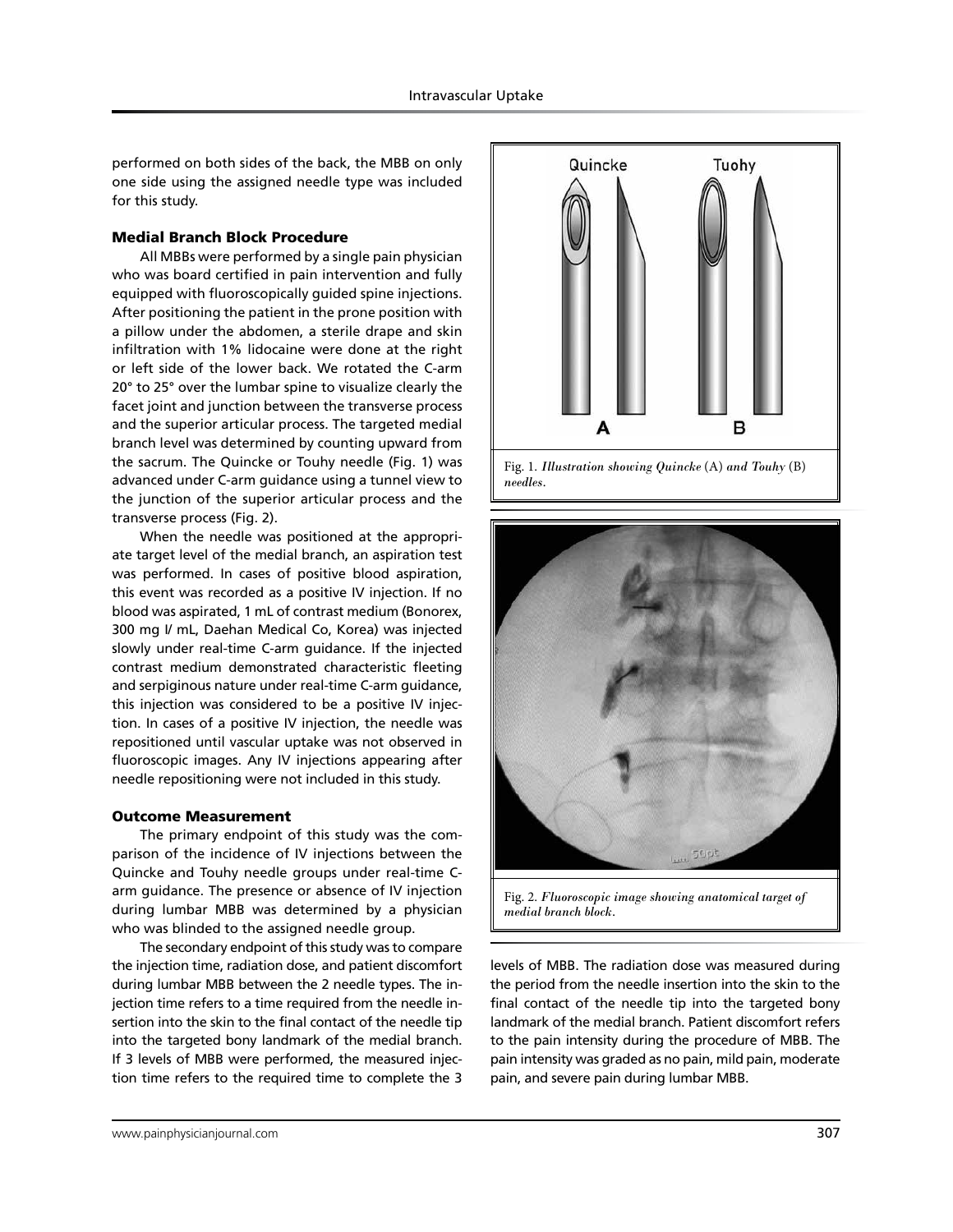The patient data collected during the study included age, gender, body mass index, side of the injection, and history of previous spine surgery.

### Statistical Analysis

Sample size calculation was based on the results of a preliminary study showing a 5.2% and 18% incidence of IV injection with the Touhy or Quincke needle type, respectively. Assuming a difference of IV incidence rate between the Quincke and Touhy needle groups to be 0.12, an  $\alpha$  error level of 0.05, and a  $\beta$  error level of 0.02, a 2-sided chi-squared test revealed that at least 95 injections of MBB were required in each group to achieve a power of 80%.

Comparisons of clinical characteristics for demographic data were made using the independent t test, chi-squared test, or Fisher's exact test, as appropriate. The incidence of IV injection was analyzed using the chi-squared test. The injection time, radiation dose, and patient discomfort during lumbar MBB were analyzed using the independent t test and the chi-squared test (SPSS Version 20, IBM Corporation, Armonk, NY, USA). A *P* value of < 0.05 was considered statistically significant.

## **RESULTS**

A total of 72 patients who received 216 C-armguided lumbar MBBs were assessed for eligibility.

Table 2. *OR for the association between needle type and IV injection.*

|                           | 0R | 95% CI         | $\bm{P}$ value $\parallel$ |
|---------------------------|----|----------------|----------------------------|
| <b>IV</b> Injection       |    |                |                            |
| Quincke Needle (vs Touhy) |    | $0.56$ to 2.16 | 0.78                       |

Abbreviations: OR, odds ratio; CI, confidence interval; IV, intravascular.

Among them, 5 patients refused to participate in this study. Finally, 67 patients with a total of 201 MBBs were enrolled in this study; Quincke needles were used in 34 patients (99 MBBs), and Touhy needles were used in 33 patients (102 MBBs) (Fig. 3).

Significant differences were not found in the demographic data (Table 1).

The overall incidence rate of IV injection was analyzed when 2 types of needles were used.

The incidence of IV injection was 21.8% (21/102) in the Touhy needle group and 21.2% (22/99) in the Quincke needle group. The incidence of IV injection between the needle types did not show any statistically significant differences ( $P = 0.78$ , Fig. 4). The OR for the association between the needle types and IV injection was 1.1 (*P* = 0.78, Table 2).

The injection time and the amount of radiation dose required to complete 3 levels of MBB were similar between the Touhy and Quincke needle groups. Regarding patient discomfort, most of the patients felt a mild degree of pain during lumbar MBB. The injection time, the amount of radiation dose, and the patient discomfort values did not show any statistically significant differences between the groups (Table 3).

## **Discussion**

This study is the first showing that the Touhy needles related with IV injection rates during the lumbar MBB procedure. This study demonstrated that using the Touhy needle during MBB did not show any significantly different IV injection rate compared to the Quincke needle. The overall IV injection rate was over 20% in both types of needle, which was higher than previous reports (9,10,15). The incidence of inadvertent IV injection during lumbar MBB was 3.7% as confirmed under static radiography rather than real-time imaging

(9). When the Quincke needle was used during lumbar MBB under real-time imaging or digital subtraction imaging, the IV injection rate was 6.1% and 13.9%, respectively (7,10). The higher injection rate found in this study can be attributed to 2 factors. First, the use of real-time imaging of fluoroscopy enhanced the sensitivity of detecting IV injection over that of static or spot fluoroscopy alone. Second, this study used real-time imaging (9) to detect inadvertent

Table 3. *Comparison of injection time, radiation dose, and patient discomfort between the needle groups.*

|                                       | <b>Quincke Needle Group</b><br>$(n = 34)$ | <b>Touhy Needle Group</b><br>$(n = 33)$ | P value |
|---------------------------------------|-------------------------------------------|-----------------------------------------|---------|
| Injection Time (sec)                  | 50.2(16.4)                                | 46.0(14.0)                              | 0.26    |
| Radiation Dose (cGy/cm <sup>2</sup> ) | 31.9 (13.9)                               | 27.7(11.1)                              | 0.17    |
| Patient Discomfort                    |                                           |                                         | 0.55    |
| No Pain During MBB                    |                                           |                                         |         |
| Mild Pain During MBB                  | 24                                        | 2.5                                     |         |
| Moderate Pain During MBB              | 6                                         | 6                                       |         |
| Severe Pain During MBB                | 0                                         |                                         |         |

Abbreviation: MBB, medial branch block.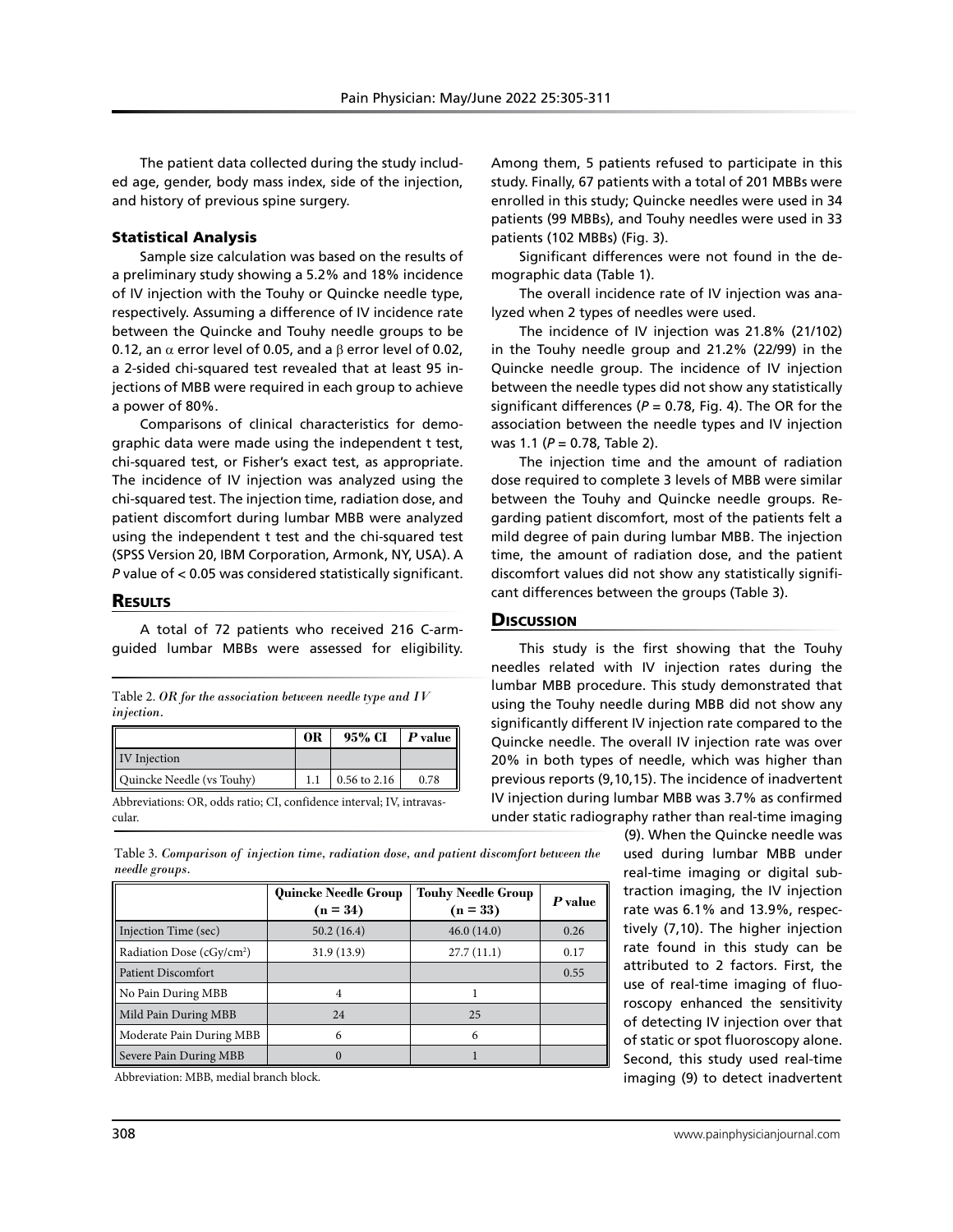

IV injection. However, the incidence of IV injection was higher than a study using digital subtraction imaging (7). In Joo et al (7), which determined the inadvertent IV injection with digital subtraction imaging, 5 pain physicians with less than one year of clinical experience performed the lumbar MBB. Therefore, the physician's shorter experience could affect the IV uptake rate, and there is a probability of missing an IV injection due to the higher number of performing physicians. In contrast to the study by Joo et al (7), all the MBBs in our study were performed by one pain physician with more than 10 years of clinical experiences.

The Quincke needle (12), a sharp beveled spinal needle, has been used widely in many pain injections due to the advantage of easy steering and advancement. In contrast to the Quincke needle, the Whitacre needle (BD Medical Systems, Franklin Lakes, NJ) or Touhy needle does not have any bevel. Due to this point, the Whitacre and Touhy needles have some difficulties during needle advancement and manipulation. However, previous studies (7,12,14) showed a significantly reduced IV injection rate when the Whitacre or Touhy needle was used during lumbar MBB or transforaminal epidural injection. Moreover, when the Touhy needle was used during lumbar transforaminal injection, the incidence rate of IV injection was 4 times



lower compared to that of the Quincke needle (12). Nonetheless, when the Touhy needle was used during lumbar MBB, there was no reduction in the incidence rate of IV injection. The lack of difference in IV injection incidence rates could be attributed to several factors. In contrast to transforaminal epidural injections, the final target of lumbar MBB is the bony surface, which is the junction between the transverse process and superior articular process. A previous study (16) demonstrated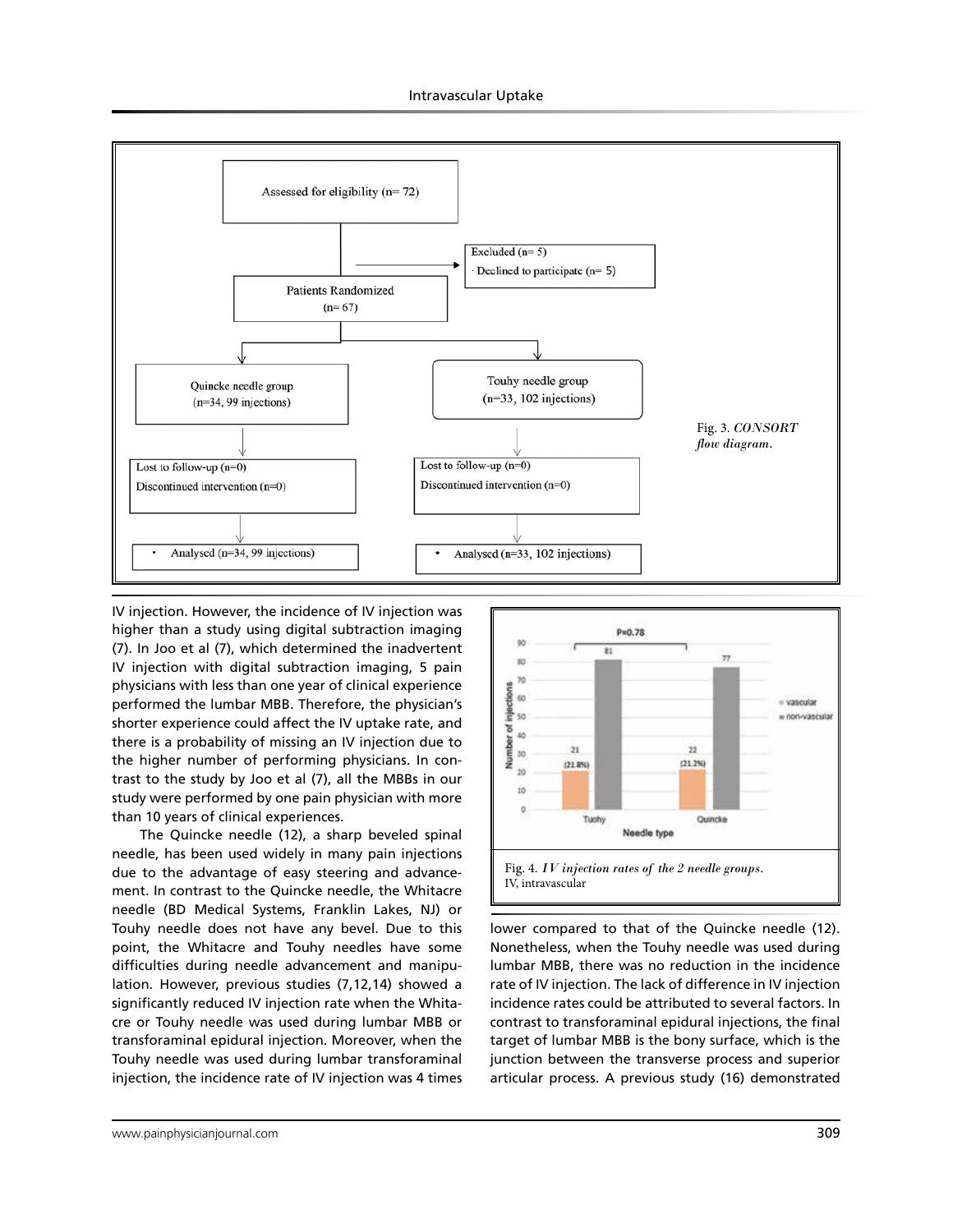that the probability of IV injection increases when the needle contacts the bony surface between the posterior and anterior sacral foramens during S1 injections. Although one side of the Touhy needle has a rounded curved side, when this needle makes contact with the bony surface, the advantage of the rounded curved side Touhy needle might be reduced. Therefore, we suspect that the needle contact with the bony surface could generate greater impact, which leads to vessel tearing regardless of the needle type, than that of injections performed at the intervertebral foramen.

A previous cadaveric study (17) demonstrated the presence of blood vessels coursing along the posterior ramus next to the medial branch. The vertebral venous plexus of the lumbar region is assumed to be the source of blood during lumbar MBB. This venous system forms a highly complex system with interconnecting channels. This venous system is comprised of the internal and external venous system. The posterior external venous system contributes to the venous system along with the facet joints. Degenerative process of spine associated with aging or reduced venous return due to heart disease could contribute to the increased uptake of IV injections during lumbar MBB (18).

We expected that the procedure time of the Quincke needle, which has the advantage of easy steering, would be significantly shorter compared to the Touhy needle. However, no difference in procedure time was found between the groups. One side of the Touhy needle shows a rounded curved shape. while the other side shows a sharp side. When the Touhy needle advances through the tissue, needle steering becomes easier because the rounded curved side acts like the bevel of a sharp needle (12). As a result, during the procedure of lumbar MBB, it could be easier to change the direction and advance the needle in a

forward direction. Moreover, we observed no difference in the procedure time between the Touhy and Quincke needles. In contrast to the result of this study, the Touhy needle showed shorter procedure time than the Quincke needle during the lumbar transforaminal injection (12).

Given that the blunt needle does not have any bevel, steering and tissue penetration can be difficult (14,19). Due to such reason, patient discomfort could increase during the procedure. During needle advancement, tissue traction might develop due to the blunt tip, leading to greater soft tissue injury. A previous study (19) had reported that local low back pain was higher with a blunt-type needle. However, this study did not show any differences in patient discomfort during lumbar MBB between the 2 types of needle.

This study includes several limitations. First, the MBB was performed from L2 to L4 of the unilateral lumbar region. Although the type of needle assigned to the patient was randomized, the 3 needles used for the 3 levels of MBB were identical. Second, we included patients who had low back pain due to facet arthropathy. However, facet arthropathy eventually leads to foraminal or central spinal stenosis. Therefore, there is a probability of inclusion patients with low back pain due to foraminal or central spinal stenosis. Moreover, we do not think that the inclusion of these patients affected the occurrence of IV injection rates.

## **CONCLUSIONS**

The overall incidence rate of IV injection during lumbar MBB was nearly 20% under real-time fluoroscopy in both types of needle. The use of the Touhy needle could not reduce the IV injection rate nor the injection time, radiation dose, and patient discomfort.

# **REFERENCES**

- Urits I, Burshtein A, Sharma M, et al. Low back pain, a comprehensive review: Pathophysiology, diagnosis, and treatment. *Curr Pain Headache Rep* 2019; 23:23.
- 2. Manchikanti L, Kaye AD, Soin A, et al. Comprehensive evidence-based guidelines for facet joint interventions in the management of chronic spinal pain: American Society of Interventional Pain Physicians (ASIPP) guidelines. *Pain Physician* 2020; 23:S1-S127.
- 3. Manchikanti L, Pampati V, Kaye AD,

Hirsch JA. Therapeutic lumbar facet joint nerve blocks in the treatment of chronic low back pain: Cost utility analysis based on a randomized controlled trial. *Korean J Pain* 2018; 31:27-38.

- 4. Cohen SP, Hurley RW. The ability of diagnostic spinal injections to predict surgical outcomes. *Anesth Analg* 2007; 105:1756-1775, table of contents.
- 5. Cohen SP, Doshi TL, Constantinescu OC, et al. Effectiveness of lumbar facet joint blocks and predictive value before radiofrequency denervation: The facet

treatment study (FACTS), a randomized, controlled clinical trial. *Anesthesiology* 2018; 129:517-535.

- 6. Koh JC, Kim DH, Lee YW, Choi JB, Ha DH, An JW. Relationship between paravertebral muscle twitching and long-term effects of radiofrequency medial branch neurotomy. *Korean J Pain* 2017; 30:296-303.
- 7. Joo Y, Kim YC, Lee SC, et al. Impact of type of needle on incidence of intravascular injection during diagnostic lumbar medial branch block.